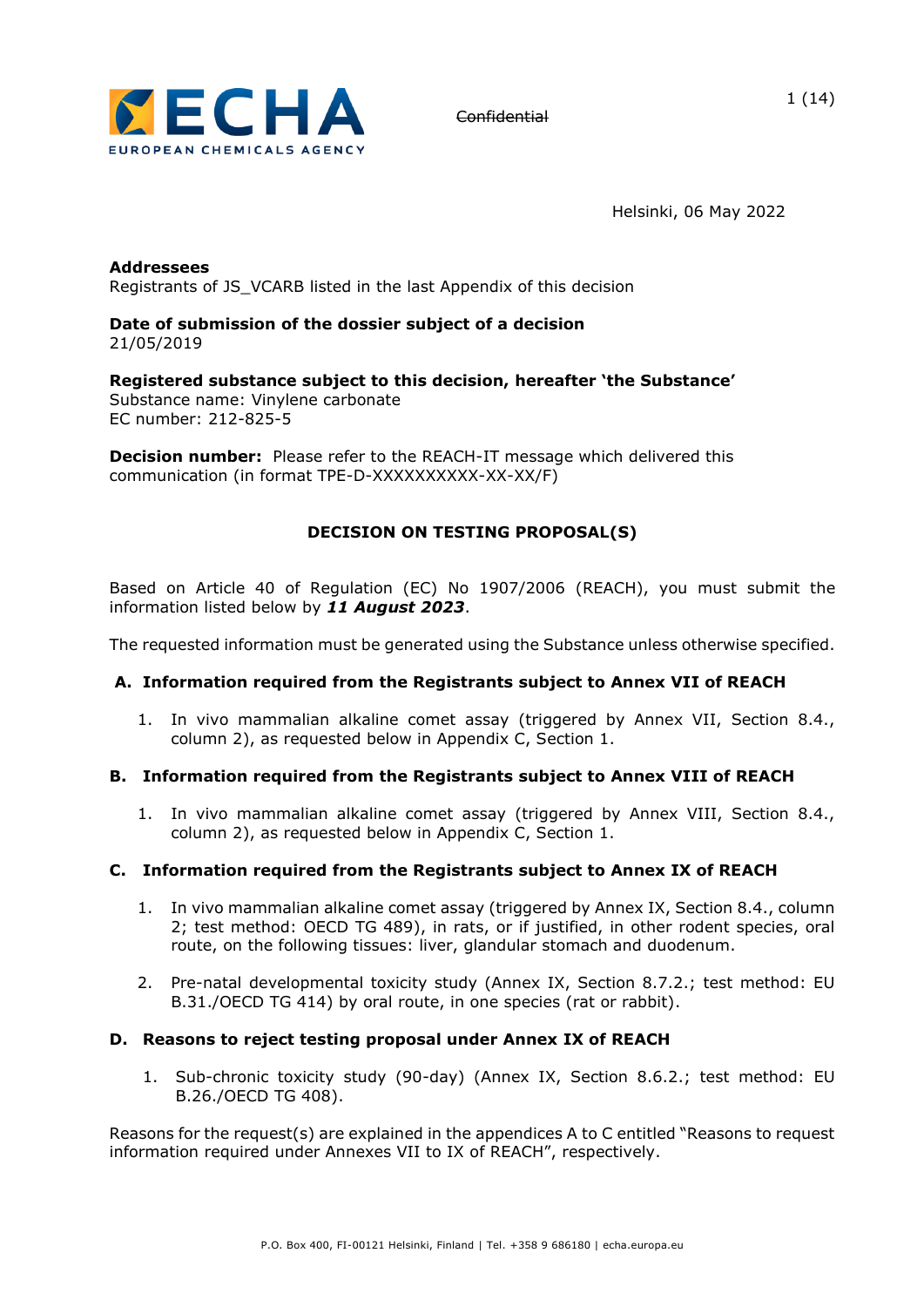

The reasons for the rejection of one of your testing proposal(s) are explained under Appendix D entitled "Reasons to reject testing proposal under Annex IX of REACH".

## **Information required depends on your tonnage band**

You must provide the information listed above for all REACH Annexes applicable to you, and in accordance with Articles 10(a) and 12(1) of REACH:

- the information specified in Annex VII to REACH, for registration at 1-10 tonnes per year (tpa), or as a transported isolated intermediate in quantity above 1000 tpa;
- the information specified in Annexes VII and VIII to REACH, for registration at 10-100 tpa;
- the information specified in Annexes VII, VIII and IX to REACH, for registration at 100- 1000 tpa.

You are only required to share the costs of information that you must submit to fulfil your information requirements.

In this decision ECHA requests the same *in vivo* mammalian alkaline comet assay from registrants at different tonnages. ECHA notes that only one study is to be conducted; the registrants concerned must make every effort to reach an agreement as to who is to carry out the study on behalf of the other registrants under Article 53 of REACH.

The registrant with registration number xxxxxxxxxxxxxxxxxxxxx is not requesed to provide the study requested under C.2., because it opted out from the joint submission for that specific information requirement. The information has been requested from that registrant in another decision specificly addressed to it based on the assessment of the information submitted separately.

### **How to comply with your information requirements**

To comply with your information requirements you must submit the information requested by this decision in an updated registration dossier by the deadline indicated above. You must also update the chemical safety report, where relevant, including any changes to classification and labelling, based on the newly generated information.

You must follow the general testing and reporting requirements provided under the Appendix entitled "Requirements to fulfil when conducting and reporting new tests for REACH purposes". For references used in this decision, please consult the Appendix entitled "List of references".

## **Appeal**

This decision can be appealed to the Board of Appeal of ECHA within three months of its notification. An appeal, together with the grounds thereof, has to be submitted to ECHA in writing. An appeal has suspensive effect and is subject to a fee. Further details are described under: [http://echa.europa.eu/regulations/appeals.](http://echa.europa.eu/regulations/appeals)

Approved<sup>1</sup> under the authority of Mike Rasenberg, Director of Hazard Assessment

 $<sup>1</sup>$  As this is an electronic document, it is not physically signed. This communication has been approved according to</sup> ECHA's internal decision-approval process.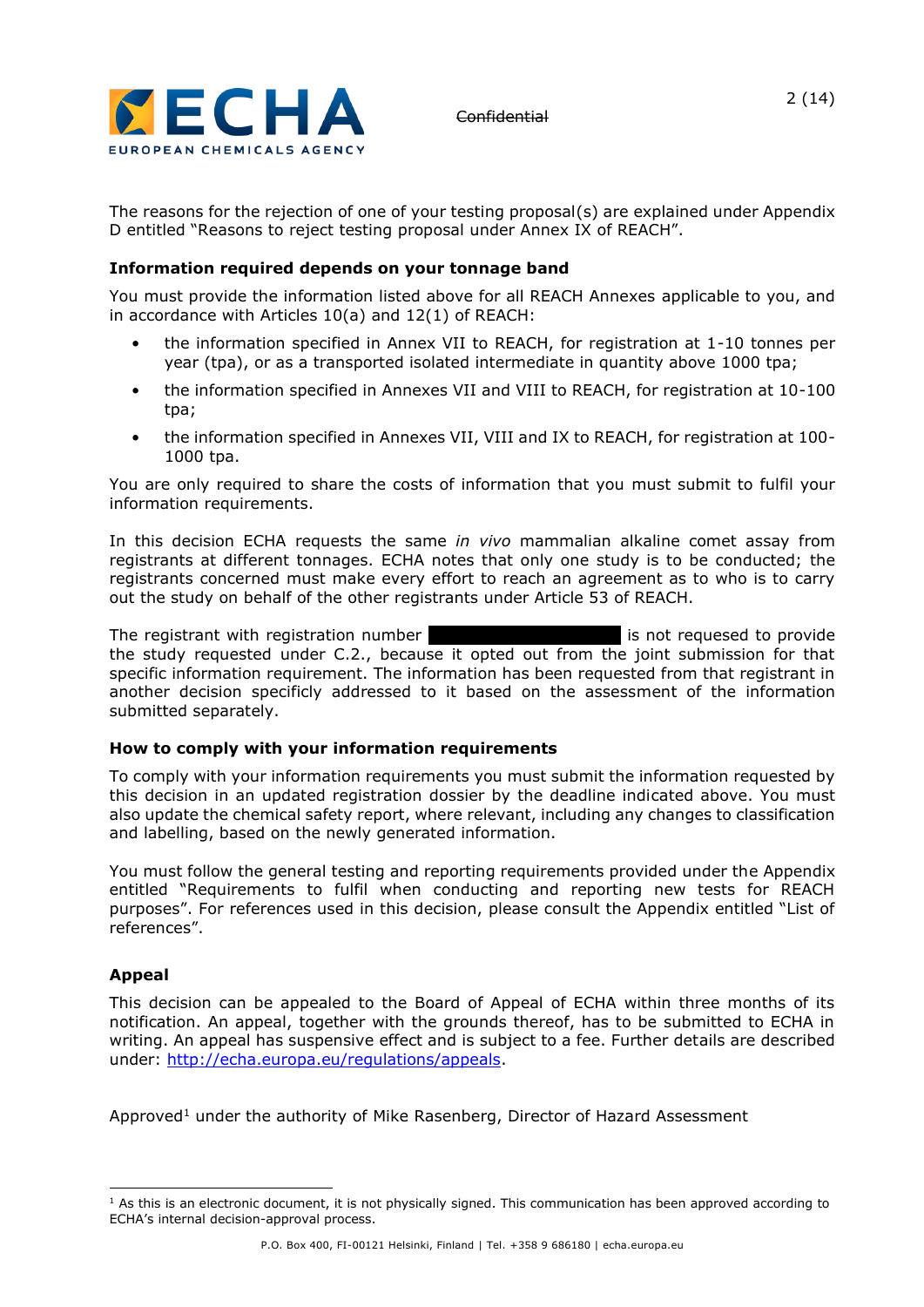

## **Appendix A: Reasons to request information required under Annex VII of REACH**

This decision is based on the examination of the testing proposals you submitted and on scientific information submitted by third parties.

### **1. In vivo mammalian alkaline comet assay**

Further mutagenicity studies must be considered under Annex VII to REACH in case of a positive result in an *in vitro* gene mutation study in bacteria (Section 8.4., Column 2).

Your dossier contains positive results for the *in vitro* gene mutation study in bacteria (OECD TG 471; TG 471; TG 471; TG 471; 2008) which raise the concern for gene mutations.

ECHA considers that further mutagenicity studies are necessary to address the identified concern.

For the assessment of the testing proposal, see Section C.1.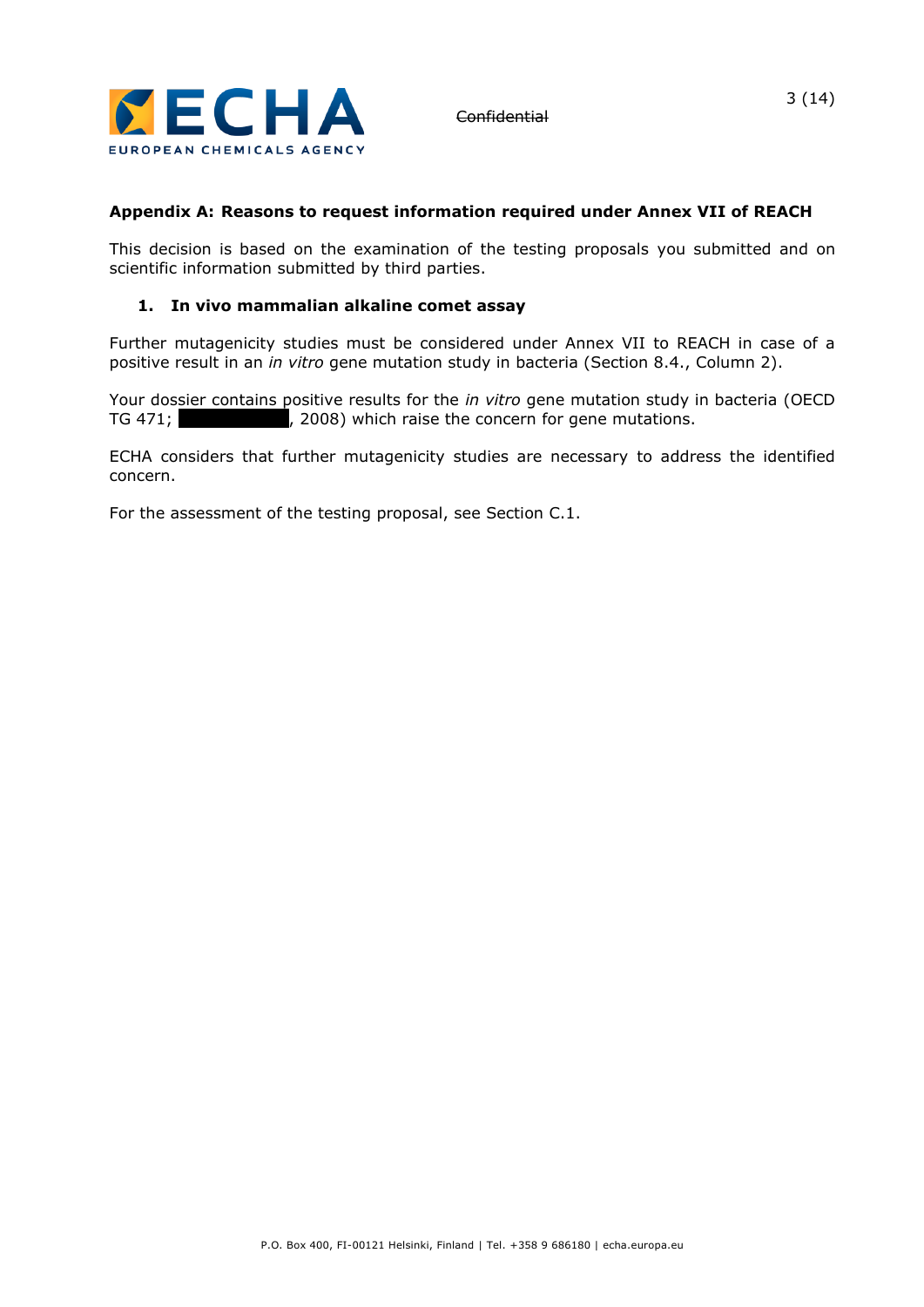

## **Appendix B: Reasons to request information required under Annex VIII of REACH**

This decision is based on the examination of the testing proposals you submitted and on scientific information submitted by third parties.

### **1. In vivo mammalian alkaline comet assay**

Appropriate *in vivo* mutagenicity studies must be considered under Annex VIII to REACH (Section 8.4., Column 2) in case of a positive result in any of the in vitro genotoxicity studies under Annex VII or VIII to REACH.

Your dossier contains positive results for the *in vitro* gene mutation study in bacteria (OECD TG 471; TG 471; TG 471; 2008) which raise the concern for gene mutations.

ECHA considers that appropriate *in vivo* mutagenicity studies must be considered to address the identified concern.

For the assessment of the testing proposal, see Section C.1.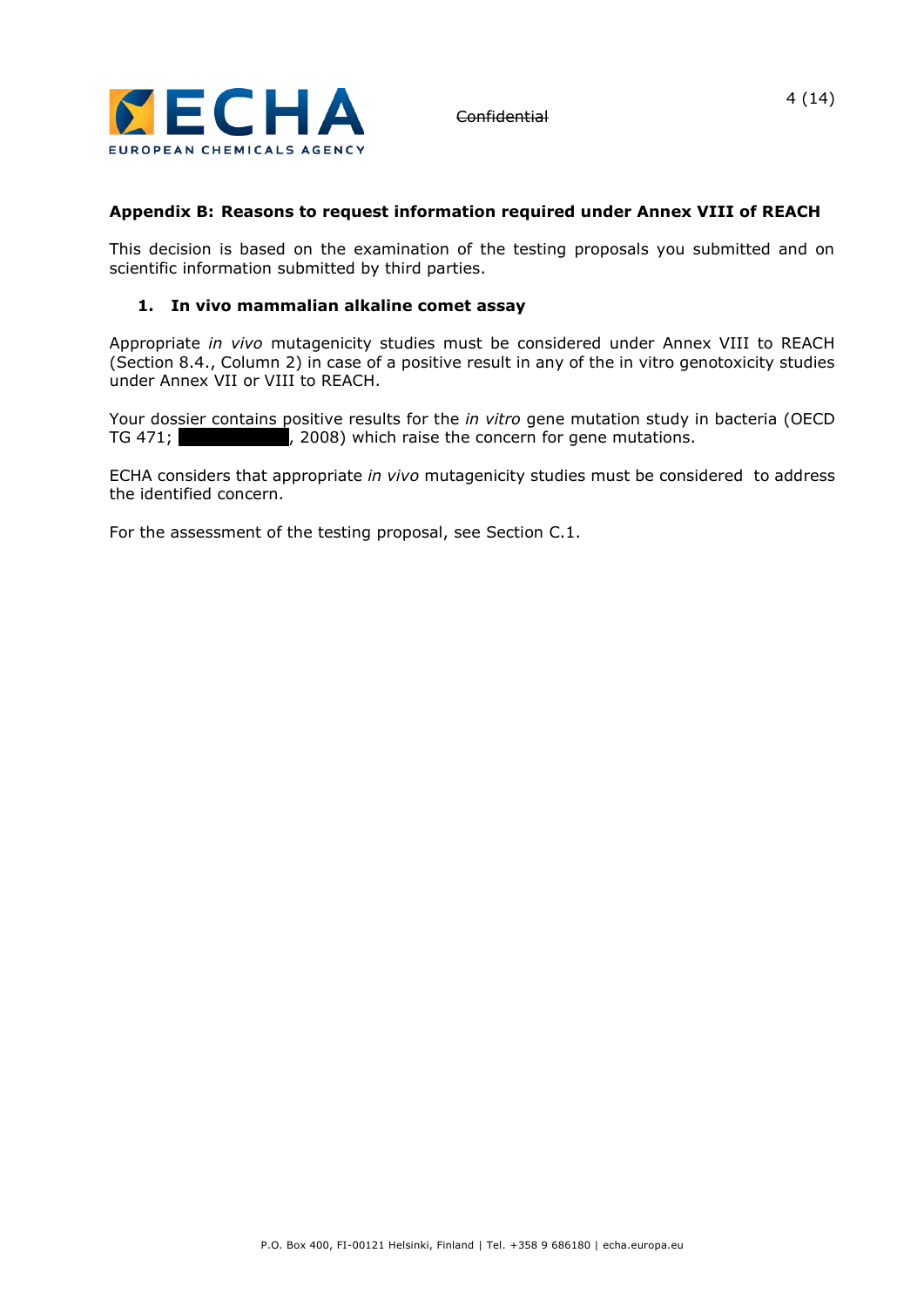

# **Appendix C: Reasons to request information required under Annex IX of REACH**

This decision is based on the examination of the testing proposals you submitted and on scientific information submitted by third parties.

### **1. In vivo mammalian alkaline comet assay**

An appropriate *in vivo* somatic cell genotoxicity is an information requirement under Annex IX to REACH (Section 8.4., Column 2) if (1) there is a positive result in any of the *in vitro* genotoxicity study under Annex VII or VIII to REACH and (2) there are no results available from an *in vivo* study.

Your dossier contains positive results for the *in vitro* gene mutation study in bacteria (OECD TG 471; **THE 1998**) which raise the concern for gene mutations. Moreover, in the , 2008) which raise the concern for gene mutations. Moreover, in the dossier there is an *in vivo* study (OECD TG 474;  $\frac{1}{2002}$ , however this study does not address the concern on gene mutation.

## *1.1. Information provided to fulfil the information requirement*

You submitted a testing proposal for an *In vivo* mammalian alkaline comet assay to be performed with the Substance.

ECHA requested your considerations for alternative methods to fulfil the information requirement for Genetic toxicity *in vivo*. You provided your considerations concluding that there were no alternative methods which could be used to adapt the information requirement(s) for which testing is proposed. ECHA has taken these considerations into account.

ECHA agrees that an appropriate *in vivo* follow up genotoxicity study is necessary to address the concern identified *in vitro.*

### *1.2. Test selection*

According to the Guidance on IRs & CSA, Section R.7.7.6.3 the *in vivo* mammalian alkaline comet assay ("comet assay", OECD TG 489) is suitable to follow up a positive *in vitro* result on gene mutation.

### *1.3. Specification of the study design*

You proposed testing in the rat. According to the test method OECD TG 489, rats are the preferred species. Other rodent species can be used if scientifically justified (OECD TG 489, para. 23).

You proposed testing by the oral route. Having considered the anticipated routes of human exposure and adequate exposure of the target tissue(s) performance of the test by the oral route is appropriate.

In line with the test method OECD TG 489, the test must be performed by analysing tissues from liver as primary site of xenobiotic metabolism, glandular stomach and duodenum as sites of contact. There are several expected or possible variables between the glandular stomach and the duodenum (different tissue structure and function, different pH conditions, variable physico-chemical properties and fate of the Substance, and probable different local absorption rates of the Substance and its possible breakdown product(s)). In light of these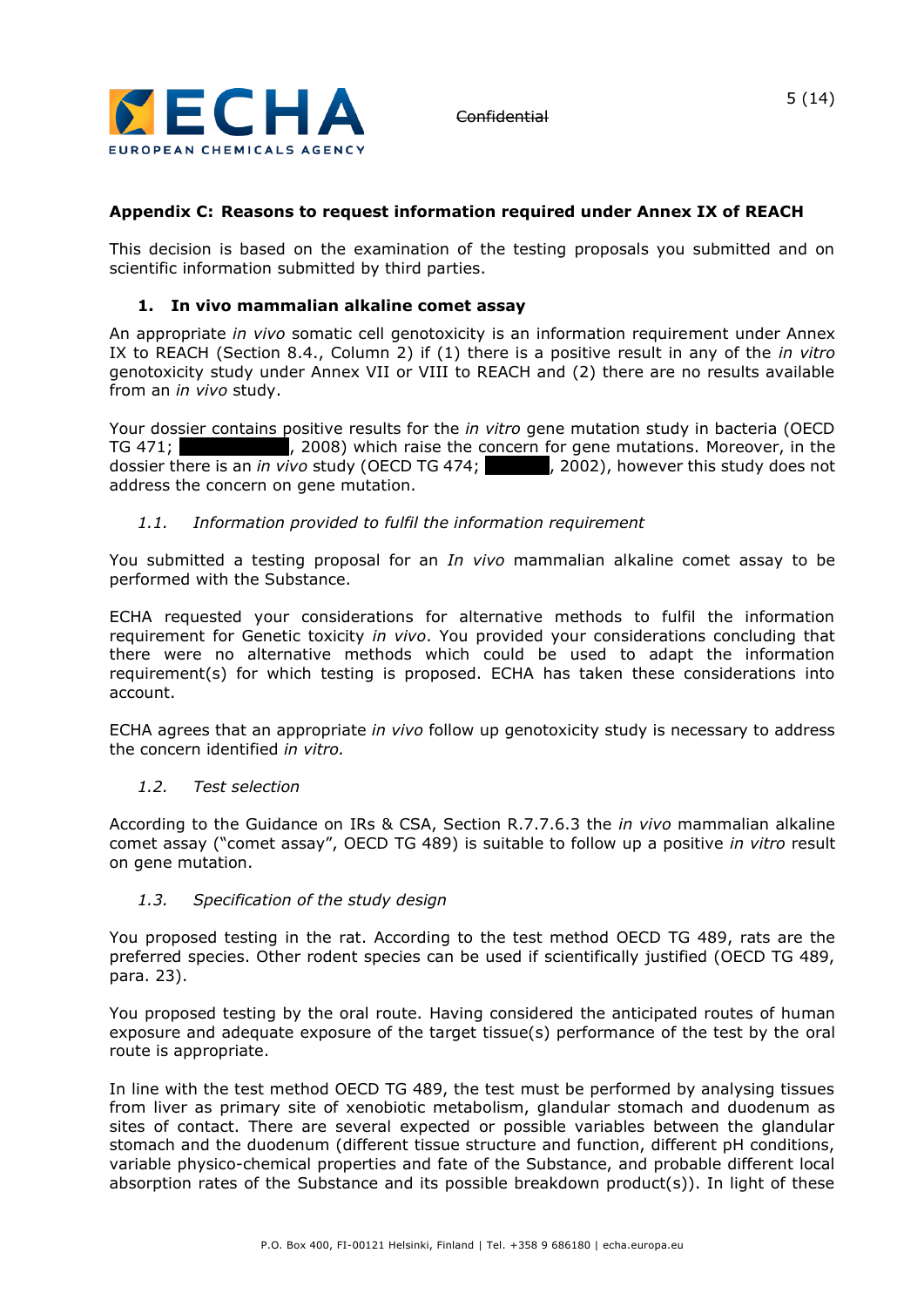

expected or possible variables, it is necessary to analyse both tissues to ensure a sufficient evaluation of the potential for genotoxicity at the site of contact in the gastro-intestinal tract.

### *Germ cells*

A subsequent germ cell genotoxicity study (TGR/OECD TG 488, or CA on spermatogonia/OECD TG 483) may still be required under Annex IX of REACH, in case 1) an *in vivo* genotoxicity test on somatic cell is positive, and 2) no clear conclusion can be made on germ cell mutagenicity.

Therefore, you may consider to collect the male gonadal cells from the seminiferous tubules in addition to the other aforementioned tissues in the comet assay, as it would optimise the use of animals. You can prepare the slides for male gonadal cells and store them for up to 2 months, at room temperature, in dry conditions and protected from light. Following the generation and analysis of data on somatic cells in the comet assay, in accordance to Annex IX, Section 8.4., column 2, you should consider analysing the slides prepared with gonadal cells. This type of evidence may be relevant for the overall assessment of possible germ cell mutagenicity including classification and labelling according to the CLP Regulation.

### *1.4. Outcome*

Your testing proposal is accepted under Article 40(3)(a) and you are requested to conduct the test with the Substance, as specified above.

## **2. Pre-natal developmental toxicity study**

A pre-natal developmental toxicity (PNDT) study (OECD TG 414) in one species is an information requirement under Annex IX to REACH (Section 8.7.2.).

### *2.1. Information provided to fulfil the information requirement*

You have submitted a testing proposal for a PNDT study according to OECD TG 414 by the oral route with the Substance.

ECHA requested your considerations for alternative methods to fulfil the information requirement for Developmental toxicity. You provided your considerations concluding that there were no alternative methods which could be used to adapt the information requirement(s) for which testing is proposed. ECHA has taken these considerations into account.

ECHA agrees that a PNDT study in a first species is necessary.

### *2.2. Specification of the study design*

You proposed testing in the rat as a first species. You may select between the rat or the rabbit because both are preferred species under the OECD TG 414 (ECHA Guidance R.7a, Section R.7.6.2.3.2.).

You proposed testing by the oral route. ECHA agrees with your proposal because this route of administration is the most appropriate to investigate reproductive toxicity (ECHA Guidance R.7a, Section R.7.6.2.3.2.).

### *2.3. Outcome*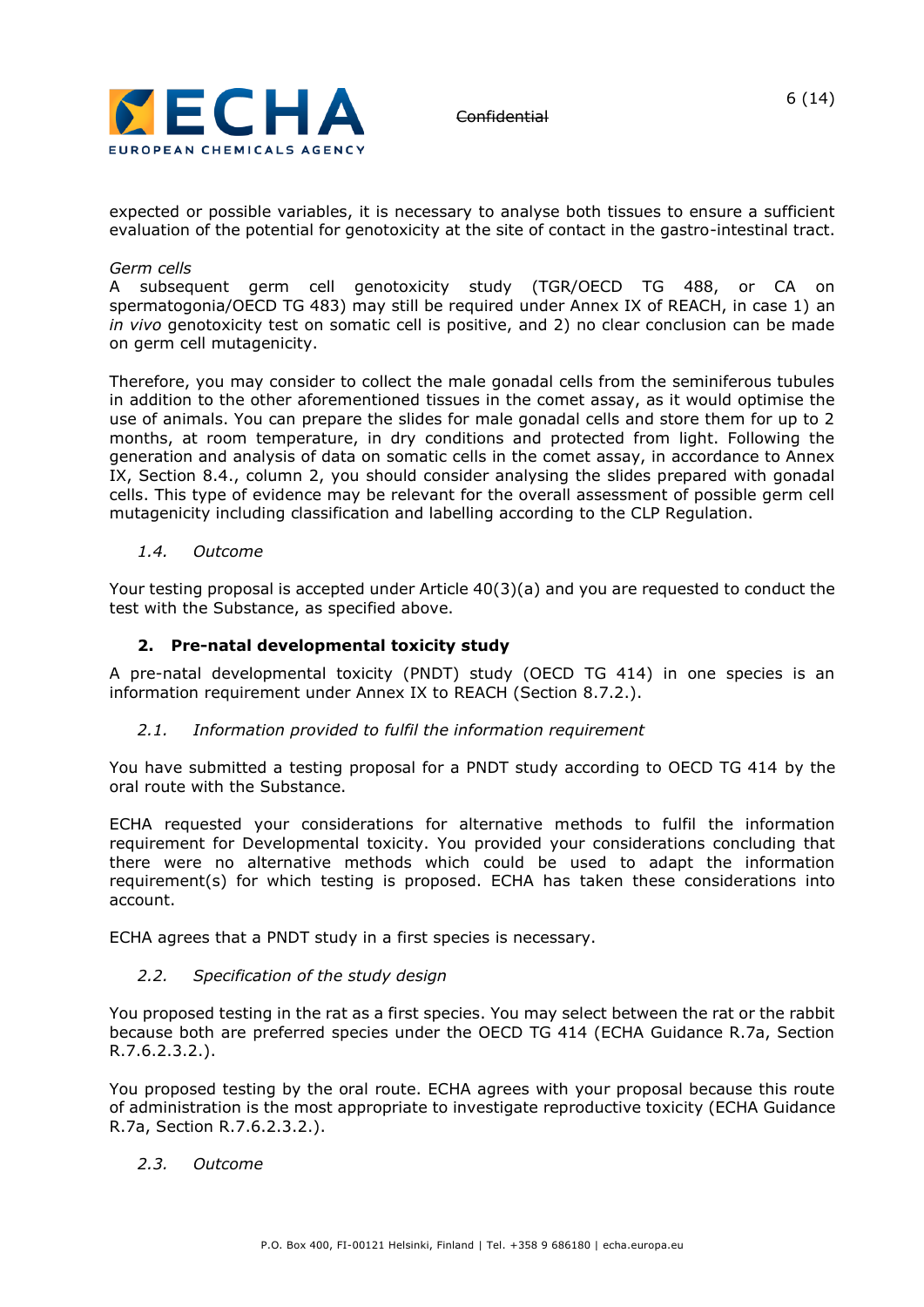

Your testing proposal is accepted under Article 40(3)(a) and you are requested to conduct the test with the Substance, as specified above.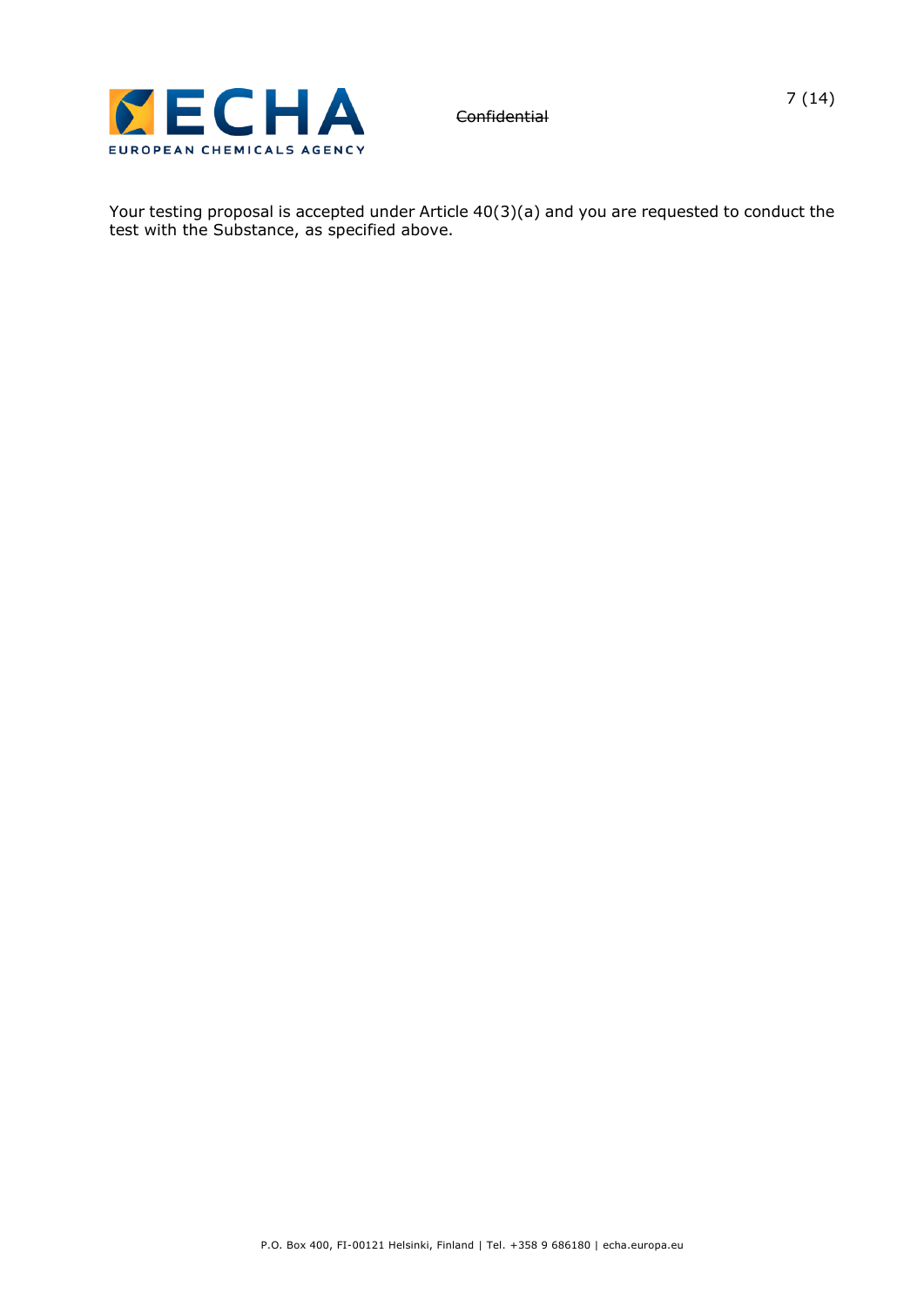

# **Appendix D: Reasons to reject testing proposal under Annex IX of REACH**

# **1. Sub-chronic toxicity study (90-day)**

A sub-chronic toxicity study (90 day) is an information requirement under Annex IX to REACH (Section 8.6.2.). As provided in Annex IX, Section 8.6.2, Column 2, the study does not need to be conducted if a reliable short-term toxicity study (28-day) is available showing severe toxicity effects according to the criteria for classifying the substance as STOT RE Category 1 or Category 2, and where the NOAEL-90 days can be extrapolated for the same route of exposure.

## *1.1 Information provided*

## *A. Testing proposal*

You have submitted a testing proposal for a Sub-chronic toxicity study (90 day) according to OECD TG 408 with the Substance.

ECHA requested your considerations for alternative methods to fulfil the information requirement for Repeated dose toxicity. You provided your considerations concluding that there were no alternative methods which could be used to adapt the information requirement(s) for which testing is proposed. ECHA has taken these considerations into account.

### *B. Existing information*

Your dossier contains an OECD TG 422 study in rats, via oral route, with the Substance. This study shows severe toxicity effects, with liver being the target organ. The observed effects fulfil the criteria for self-classification of the substance as STOT RE category 2, and you have self-classified the Substance accordingly. Furthermore, the NOAEL-90 days can be extrapolated for the same route of exposure.

### *C. Third party comments*

ECHA received third party information concerning the testing proposal during the third party consultation.

The third party notes that '*The Registration Dossier contains a screening study (OECD 422) with the substance. The Registrant proposes classification for STOT RE in Category 2 on the basis of this study. According to REACH, at this tonnage level (Annex IX) the sub-chronic toxicity study (90 days) does not need to be conducted if a reliable short-term toxicity study (28 days) is available showing severe toxicity effects according to the criteria for classifying the substance as STOT RE Category 1 or Category 2, for which the observed NOAEL-28 days, with the application of an appropriate assessment factor, allows the extrapolation towards the NOAEL-90 days for the same route of exposure. The need for a 90-day study as proposed by the Registrant is therefore questioned*'

### *Conclusion*

As the criteria of Annex IX, Section 8.6.2, Column 2, first indent are met, ECHA considers that a sub-chronic toxicity study (90-day) is not necessary.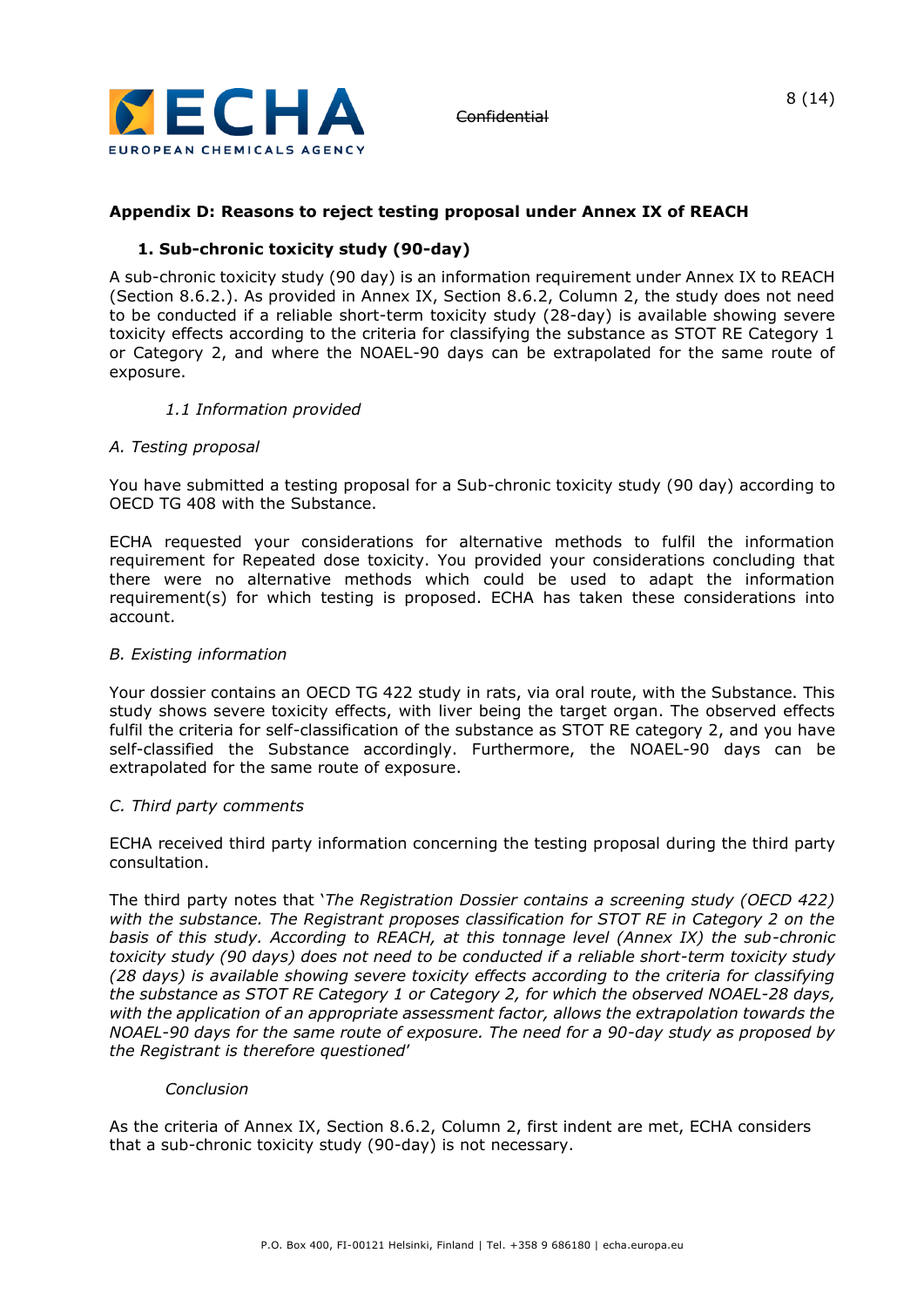

## *1.2 Outcome*

Under Article 40(3)(d) of REACH, the proposed test is rejected.

### *Notes for your consideration*

As provided in Annex IX, Section 8.6.2, Column 2, you are invited to consider adapting the information requirement on the basis of the available information.

This decision does not prevent ECHA from initiating compliance checks at a later stage, to verify the compliance of your registration dossier.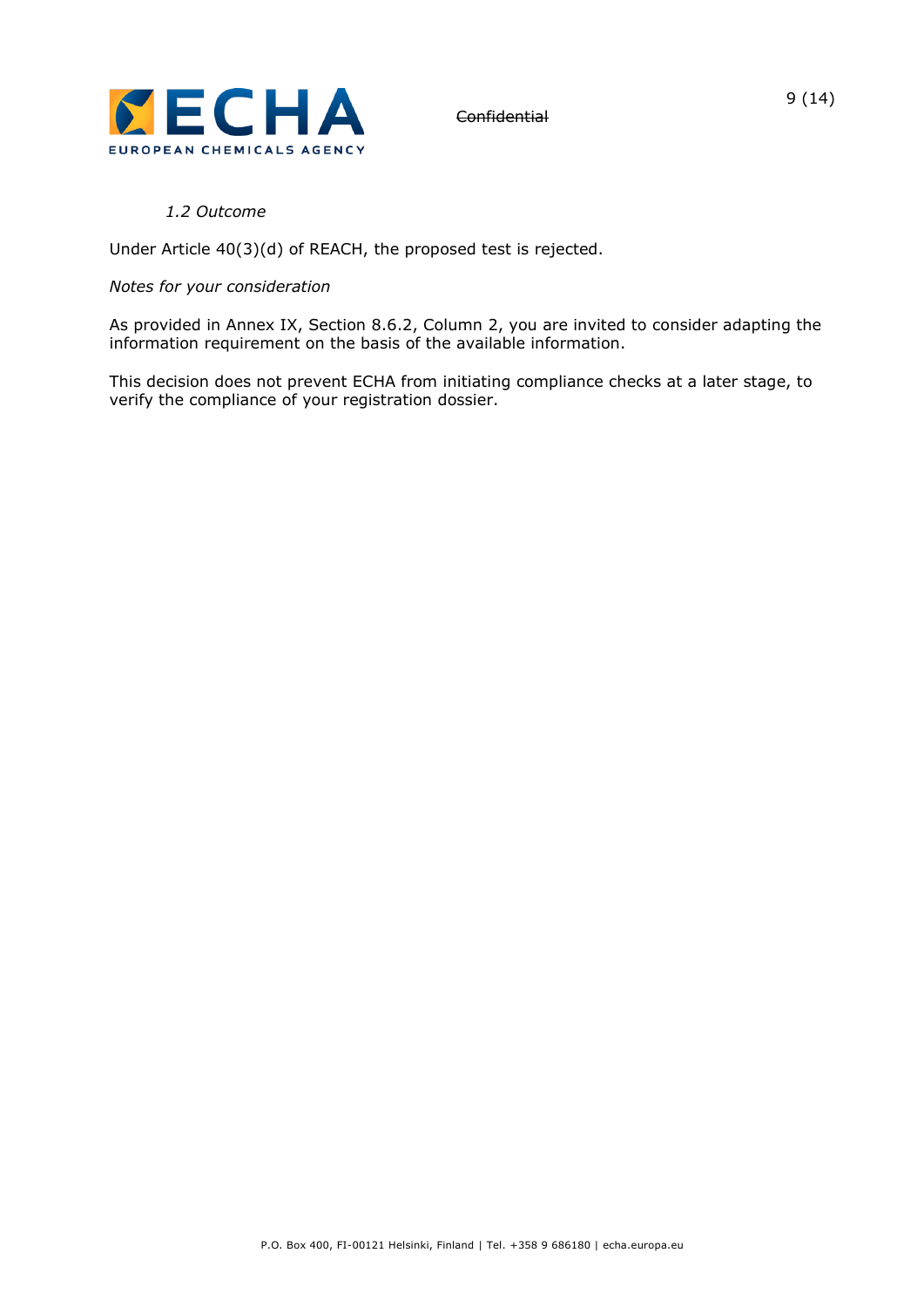

## **Appendix E: Requirements to fulfil when conducting and reporting new tests for REACH purposes**

# **A. Test methods, GLP requirements and reporting**

- 1. Under Article 13(3) of REACH, all new data generated as a result of this decision must be conducted according to the test methods laid down in a European Commission Regulation or to international test methods recognised by the Commission or ECHA as being appropriate.
- 2. Under Article 13(4) of REACH, ecotoxicological and toxicological tests and analyses must be carried out according to the GLP principles (Directive 2004/10/EC) or other international standards recognised by the Commission or ECHA.
- 3. Under Article 10(a)(vi) and (vii) of REACH, all new data generated as a result of this decision must be reported as study summaries, or as robust study summaries, if required under Annex I of REACH. See ECHA Practical Guide on How to report robust study summaries<sup>2</sup>.

## **B. Test material**

Before generating new data, you must agree within the joint submission on the chemical composition of the material to be tested (Test material) which must be relevant for all the registrants of the Substance.

1. Selection of the Test material(s)

The Test material used to generate the new data must be selected taking into account the following:

- the variation in compositions reported by all members of the joint submission,
- the boundary composition(s) of the Substance,
- the impact of each constituent/ impurity on the test results for the endpoint to be assessed. For example, if a constituent/ impurity of the Substance is known to have an impact on (eco)toxicity, the selected Test material must contain that constituent/ impurity.
- 2. Information on the Test material needed in the updated dossier
	- You must report the composition of the Test material selected for each study, under the "Test material information" section, for each respective endpoint study record in IUCLID.
	- The reported composition must include all constituents of each Test material and their concentration values and other parameters relevant for the property to be tested.

This information is needed to assess whether the Test material is relevant for the Substance and whether it is suitable for use by all members of the joint submission.

Technical instructions on how to report the above is available in the manual on How to prepare registration and PPORD dossiers<sup>3</sup>.

<sup>2</sup> <https://echa.europa.eu/practical-guides>

<sup>3</sup> <https://echa.europa.eu/manuals>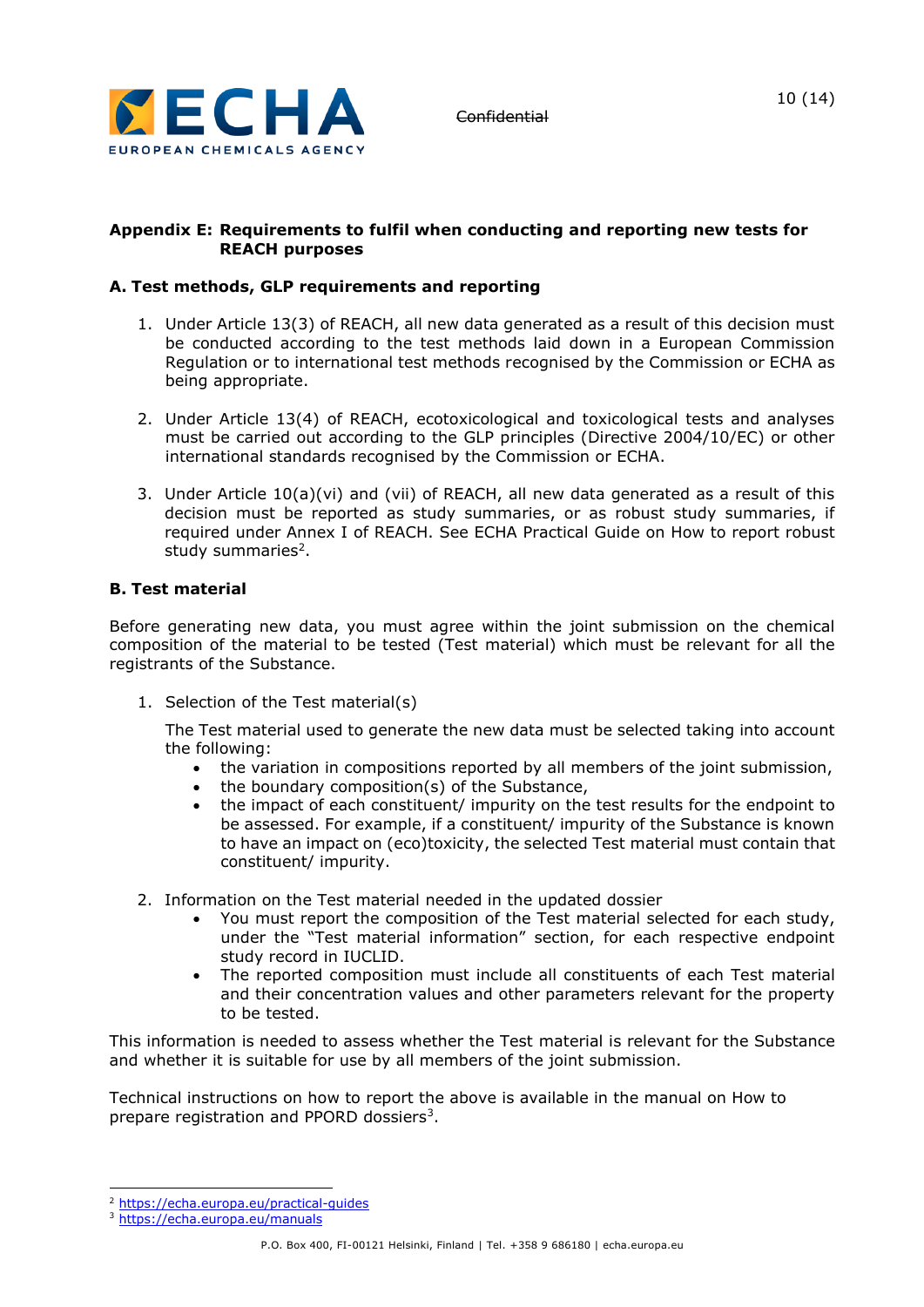

## **Appendix F: Procedure**

ECHA started the testing proposal evaluation in accordance with Article 40(1) on 27 April 2021.

ECHA held a third party consultation for the testing proposal(s) from 20 May 2021 until 5 July 2021. ECHA received information from third parties (see Appendix D).

ECHA followed the procedure detailed in Articles 50 and 51 of REACH.

ECHA notified you of the draft decision and invited you to provide comments.

ECHA did not receive any comments within the commenting period.

ECHA notified the draft decision to the competent authorities of the Member States for proposals for amendment.

As no amendments were proposed, ECHA adopted the decision under Article 51(3) of REACH.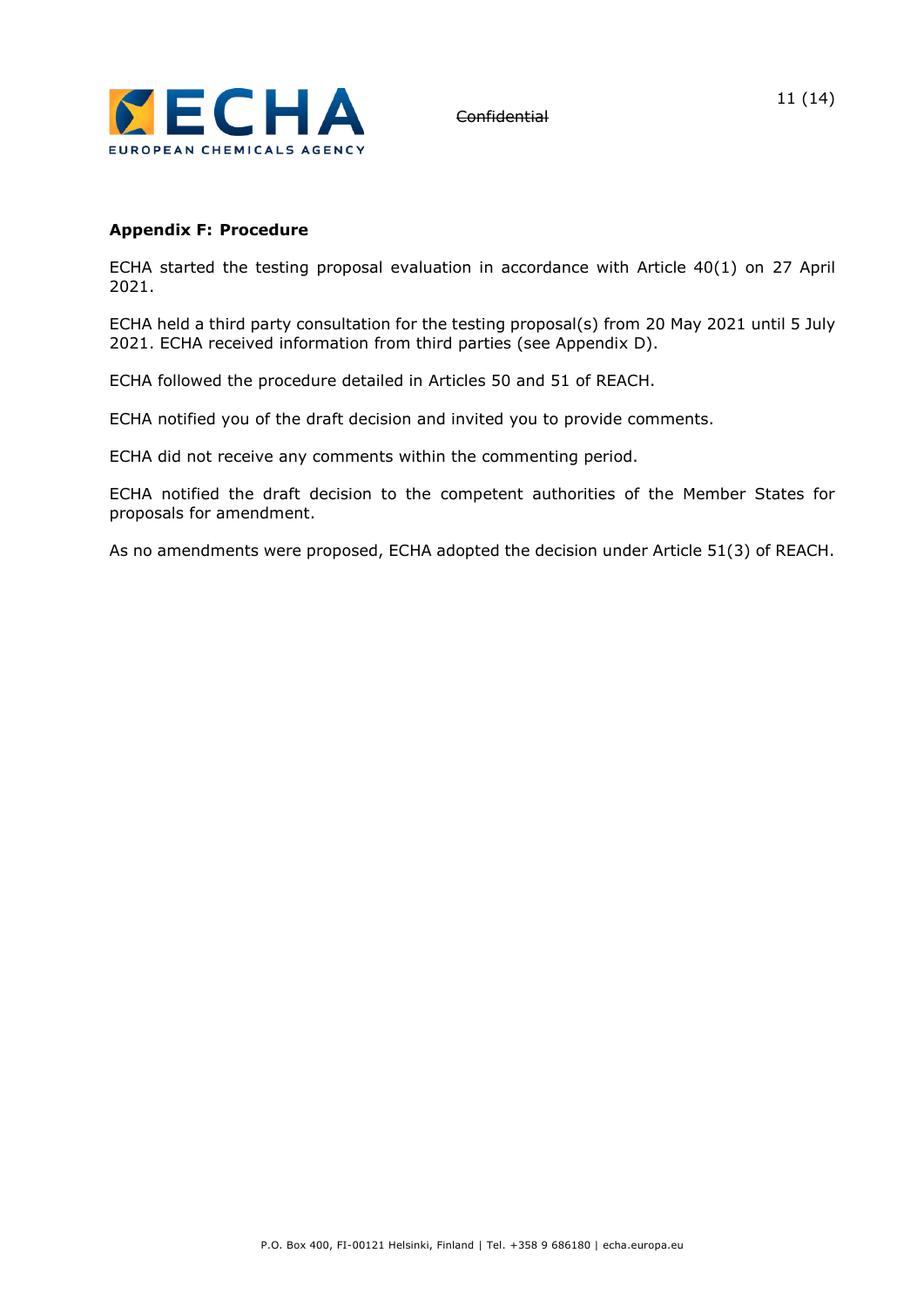

# **Appendix G: List of references - ECHA Guidance<sup>4</sup> and other supporting documents**

### Evaluation of available information

Guidance on information requirements and chemical safety assessment, Chapter R.4 (version 1.1., December 2011), referred to as ECHA Guidance R.4 where relevant.

### QSARs, read-across and grouping

Guidance on information requirements and chemical safety assessment, Chapter R.6 (version 1.0, May 2008), referred to as ECHA Guidance R.6 where relevant.

Read-across assessment framework (RAAF, March 2017)<sup>5</sup>

RAAF - considerations on multi-constituent substances and UVCBs (RAAF UVCB, March 2017)<sup>6</sup>

### Physical-chemical properties

Guidance on information requirements and chemical safety assessment, Chapter R.7a (version 6.0, July 2017), referred to as ECHA Guidance R.7a in this decision.

### Toxicology

Guidance on information requirements and chemical safety assessment, Chapter R.7a (version 6.0, July 2017), referred to as ECHA Guidance R.7a in this decision.

Guidance on information requirements and chemical safety assessment, Chapter R.7c (version 3.0, June 2017), referred to as ECHA Guidance R.7c in this decision.

### Environmental toxicology and fate

Guidance on information requirements and chemical safety assessment, Chapter R.7a (version 6.0, July 2017), referred to as ECHA Guidance R.7a in this decision.

Guidance on information requirements and chemical safety assessment, Chapter R.7b (version 4.0, June 2017), referred to as ECHA Guidance R.7b in this decision.

Guidance on information requirements and chemical safety assessment, Chapter R.7c (version 3.0, June 2017), referred to as ECHA Guidance R.7c in this decision.

### PBT assessment

Guidance on information requirements and chemical safety assessment, Chapter R.11 (version 3.0, June 2017), referred to as ECHA Guidance R.11 in this decision.

Guidance on information requirements and chemical safety assessment, Chapter R.16 (version 3.0, February 2016), referred to as ECHA Guidance R.16 in this decision.

### Data sharing

Guidance on data-sharing (version 3.1, January 2017), referred to as ECHA Guidance on data sharing in this decision.

<sup>4</sup> [https://echa.europa.eu/guidance-documents/guidance-on-information-requirements-and-chemical-safety](https://echa.europa.eu/guidance-documents/guidance-on-information-requirements-and-chemical-safety-assessment)[assessment](https://echa.europa.eu/guidance-documents/guidance-on-information-requirements-and-chemical-safety-assessment)

<sup>5</sup> [https://echa.europa.eu/support/registration/how-to-avoid-unnecessary-testing-on-animals/grouping-of](https://echa.europa.eu/support/registration/how-to-avoid-unnecessary-testing-on-animals/grouping-of-substances-and-read-across)[substances-and-read-across](https://echa.europa.eu/support/registration/how-to-avoid-unnecessary-testing-on-animals/grouping-of-substances-and-read-across)

<sup>6</sup> [https://echa.europa.eu/documents/10162/13630/raaf\\_uvcb\\_report\\_en.pdf/3f79684d-07a5-e439-16c3](https://echa.europa.eu/documents/10162/13630/raaf_uvcb_report_en.pdf/3f79684d-07a5-e439-16c3-d2c8da96a316) [d2c8da96a316](https://echa.europa.eu/documents/10162/13630/raaf_uvcb_report_en.pdf/3f79684d-07a5-e439-16c3-d2c8da96a316)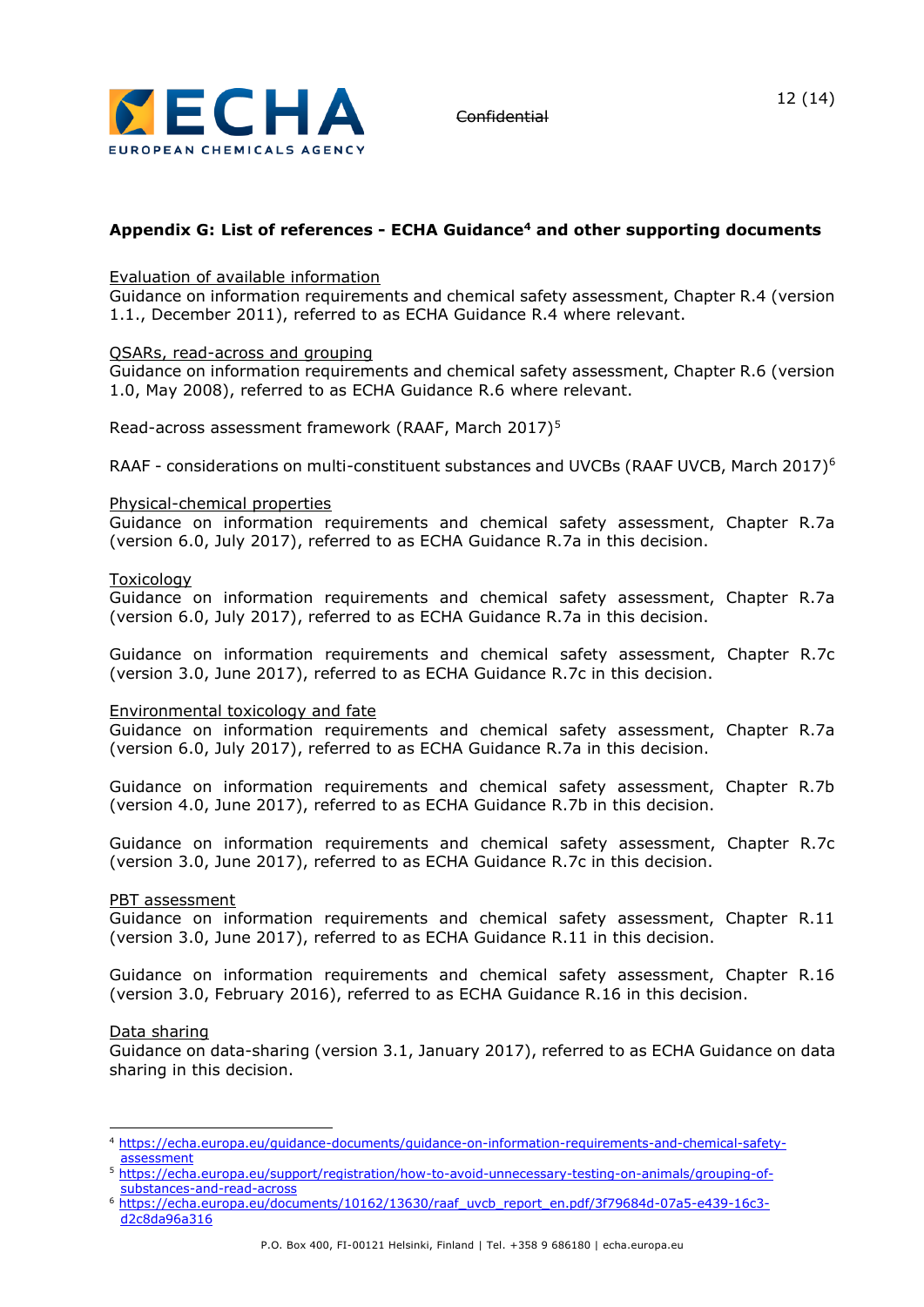

OECD Guidance documents<sup>7</sup>

Guidance Document on aqueous–phase aquatic toxicity testing of difficult test chemicals – No 23, referred to as OECD GD 23.

Guidance document on transformation/dissolution of metals and metal compounds in aqueous media – No 29, referred to as OECD GD 29.

Guidance Document on Standardised Test Guidelines for Evaluating Chemicals for Endocrine Disruption – No 150, referred to as OECD GD 150.

Guidance Document supporting OECD test guideline 443 on the extended one-generation reproductive toxicity test – No 151, referred to as OECD GD 151.

<sup>7</sup> <http://www.oecd.org/chemicalsafety/testing/series-testing-assessment-publications-number.htm>